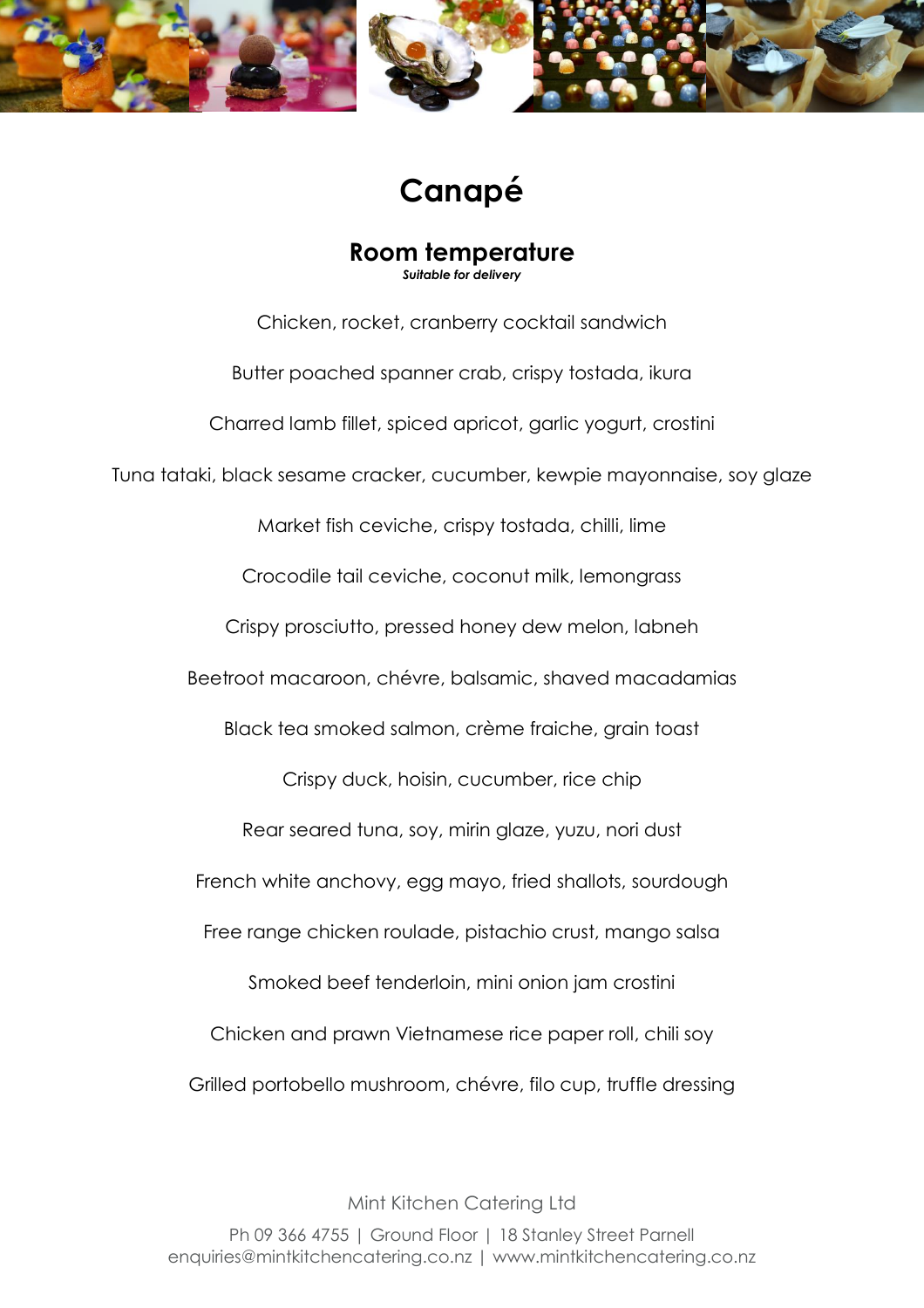

### **Canapé**

**Hot** *Chef required*

Smoked Kahawai croquette, grilled lemon aioli Thai style prawn, with lime chili glaze Mini beef cheek pie, truffle mash Beef fillet mignon, miso hollandaise Pumpkin and mascarpone arancini, black truffle paste Goats cheese ball, quince, thyme Korean fried chicken, sriracha mayo, peanuts Tomato, ricotta, basil tartlet Crispy miso eggplant, cauliflower cream, sweet and sour sauce Sweet and sour pork, freeze dried pineapple, spring onion Tandoori chicken, mango chutney, raita, poppadum Harissa falafels, saffron mayonnaise Moroccan lamb skewer, harissa dip Mini Thai fish cake, sweet chili dip Warm roasted salmon twisters with Moroccan spices

Mint Kitchen Catering Ltd Ph 09 366 4755 | Ground Floor | 18 Stanley Street Parnell enquiries@mintkitchencatering.co.nz | www.mintkitchencatering.co.nz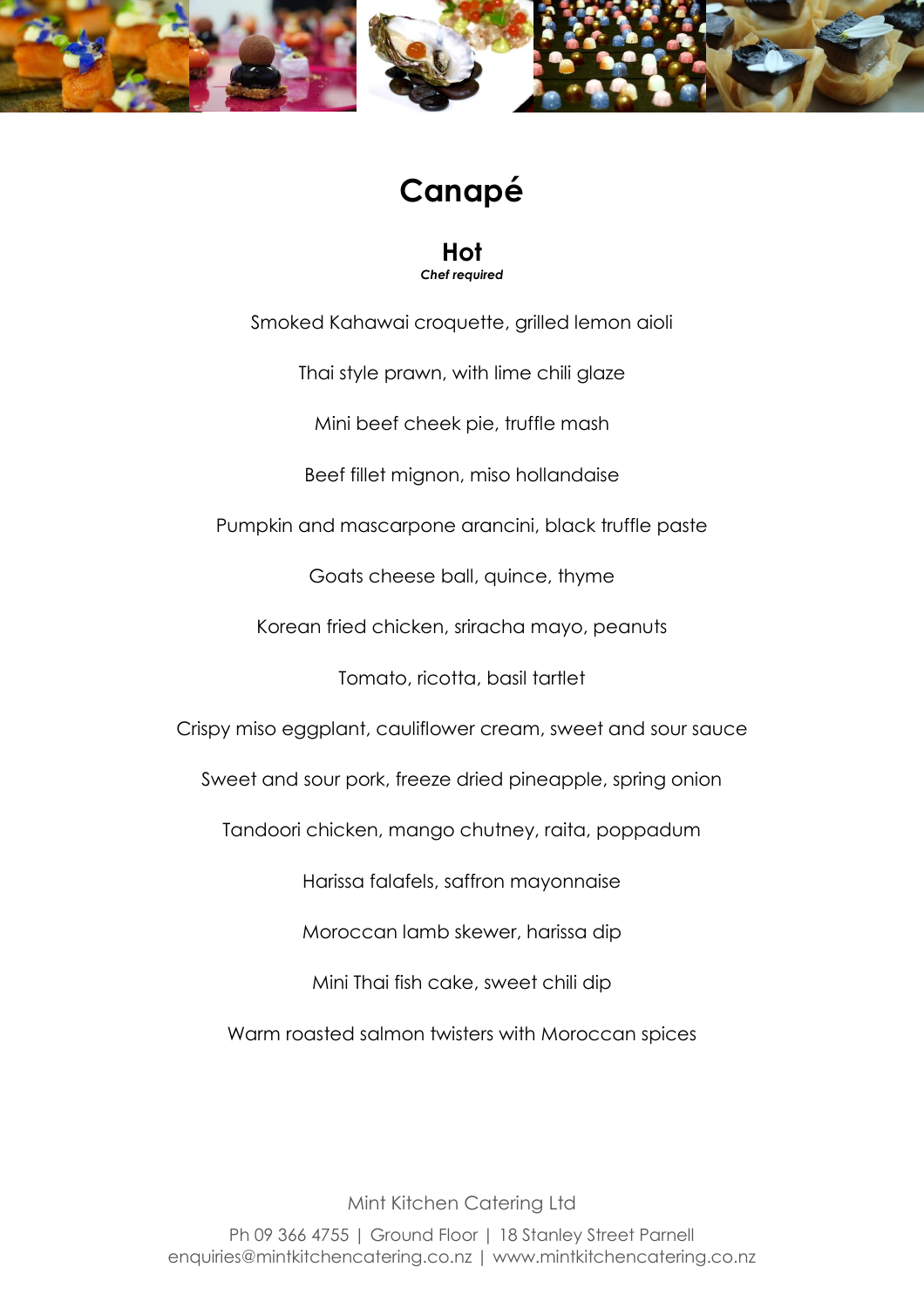

## **Canapé**

**Sweet** *Suitable for delivery*

Sweet arancini, carrot and orange, mascarpone

Cornetto white chocolate

Salted caramel profiterole, pistachio crumb

Petit macaron selection

Baby ricotta and passionfruit cheesecake

Artisan chocolates by Miaan (POA)

Mini lemon meringue pie

Strawberry and mascarpone on amaretti

#### **Cheese** *Suitable for delivery*

Blue cheese, caramelised pear, hard bread

Aged cheddar with quince paste and caramelised walnut

Brie, walnut, honey, crostini

### **Cost**

 Canapés Canapés x 5 Canapés x 6 Canapés x 7 Canapés x 9 \$ 3.95 each \$19.75 per guest \$23.70 per guest \$27.65 per guest \$35.55 per guest

Mint Kitchen Catering Ltd

Ph 09 366 4755 | Ground Floor | 18 Stanley Street Parnell enquiries@mintkitchencatering.co.nz | www.mintkitchencatering.co.nz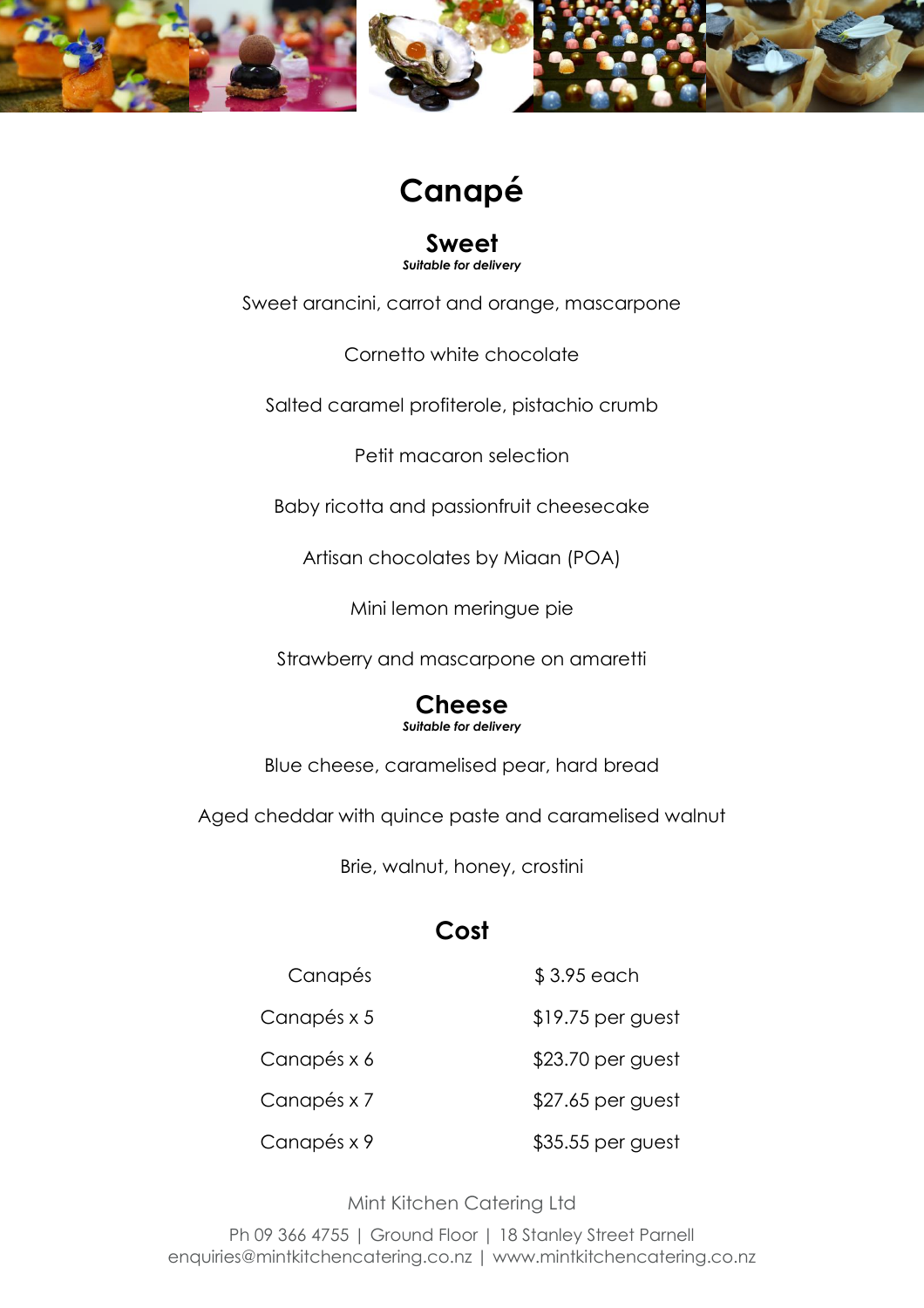# **Finger food**

*Chef required*

| Market oyster (please select)<br>with pressed melon, chorizo<br>with chardonnay vinegar pearl<br>panko crumbed with kewpie mayo and xo sauce | 5.50      |
|----------------------------------------------------------------------------------------------------------------------------------------------|-----------|
| Chicken and prawn Vietnamese rice paper roll<br>served with chili soy                                                                        | 3.95      |
| House made sausage roll<br>served with bloody mary ketchup                                                                                   | 3.95      |
| Sushi selection with accompaniments                                                                                                          | $3.95$ pp |
| Harissa chicken drumette<br>crispy filo, labneh, za'atar                                                                                     | 4.50      |
| Duck pancake<br>served with hoisin, spring onion, cucumber                                                                                   | 5.0       |
| Beef cheek pie, truffle mash                                                                                                                 | 5.50      |
| Ginger prawn dumpling<br>served with a soy chili glaze                                                                                       | 3.95      |
| Salt & pepper squid<br>served with a lime, chili & palm sugar dipping sauce                                                                  | 4.50      |
| Chinese chicken satay<br>served with a yoghurt cashew dip                                                                                    | 3.95      |
| Mini brioche cheese burger<br>mustard, tomato sauce, pickle                                                                                  | 5.50      |
| Mini Pretzel burger<br>gouda cheese, onion jam, sauerkraut                                                                                   | 6.50      |
| Spring rolls<br>served with a selection of dipping sauces                                                                                    | 3.95      |
| Golden sweet corn fritters<br>served with a mango & red onion salsa                                                                          | 3.95      |
| Popcorn chicken<br>served with roast garlic mayo                                                                                             | 5.50      |
| Beer battered market fish fingers<br>served with bloody mary ketchup                                                                         | 5.50      |

Mint Kitchen Catering Ltd